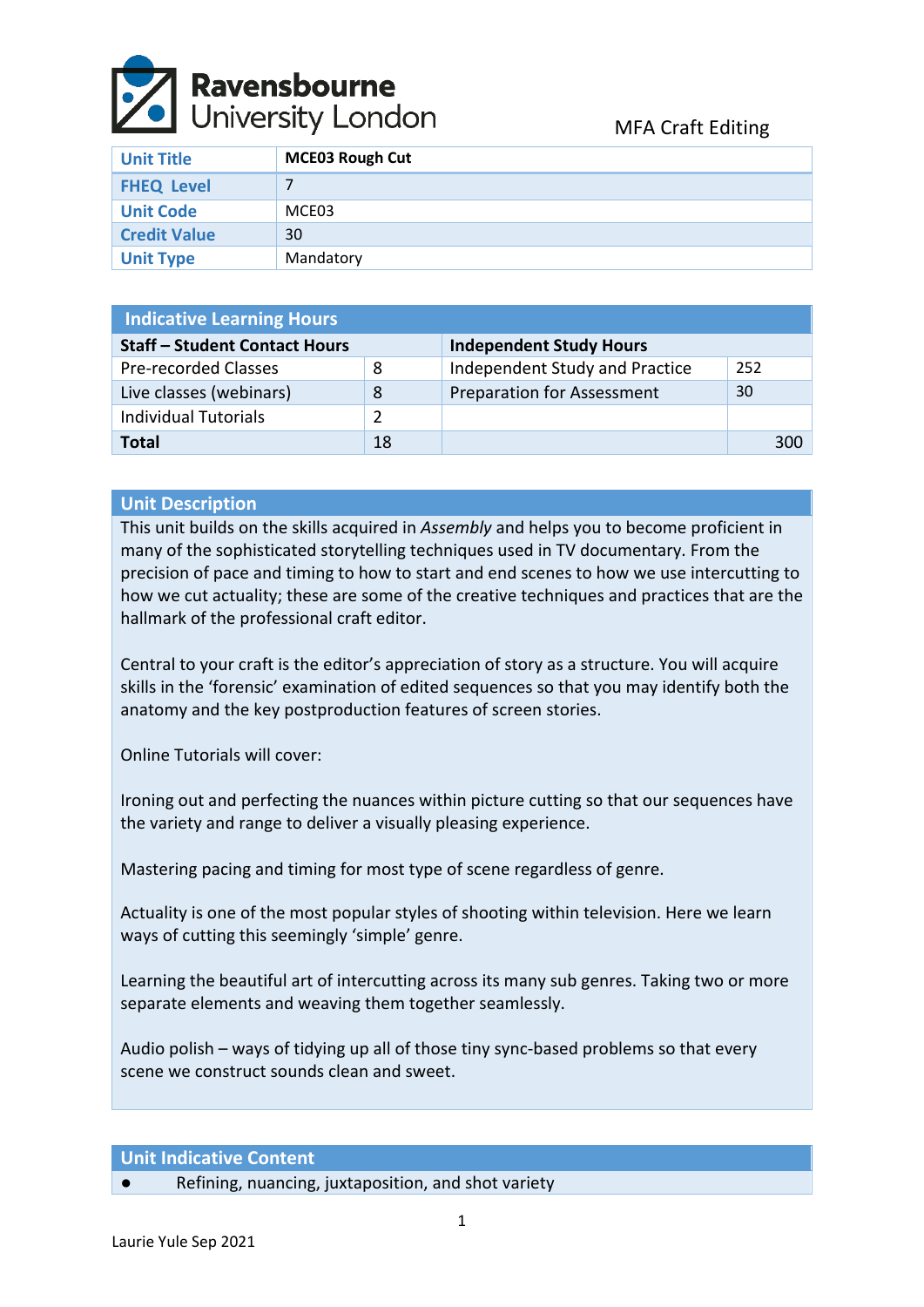- Pacing, timing, rhythm and pattern
- Working with actuality footage
- Technique of intercutting
- Audio polish and sweetening
- Understanding story as a structure

#### **Unit Aims**

- Practical application of editing techniques for refining the story, as well as ramping up audience engagement though shot variety.
- Appreciate the central importance of pacing, timing, rhythm and pattern
- Discover approaches to shaping a story from actuality footage
- Experiment with weaving two story strands through intercutting techniques
- Methods for tidying up and sweetening the sync sound
- Develop a critical appreciation of 'story as structure'
- Ways to reveal story-structure through visual and
- sonic forms

### **Unit Learning Outcomes**

On successful completion of this unit, you will be able to-

LO1 exercise fine judgement in the pacing and rhythm of your story and in the application of techniques such as intercutting

LO2 skilfully apply a range of editing techniques for narrative refinement, visual variety, and audio clarity

LO3 analyse and produce edits that represent the structural unfolding of a screen story.

### **Learning and Teaching Methods**

This Unit will be delivered using a combination of:

- Briefings
- Live and Pre-recorded Lectures
- One-to-one tuition
- Tutor and peer-to-peer feedback
- Demonstrations
- Master classes
- Self-directed research
- Active learning/doing
- Problem-solving
- Real world case studies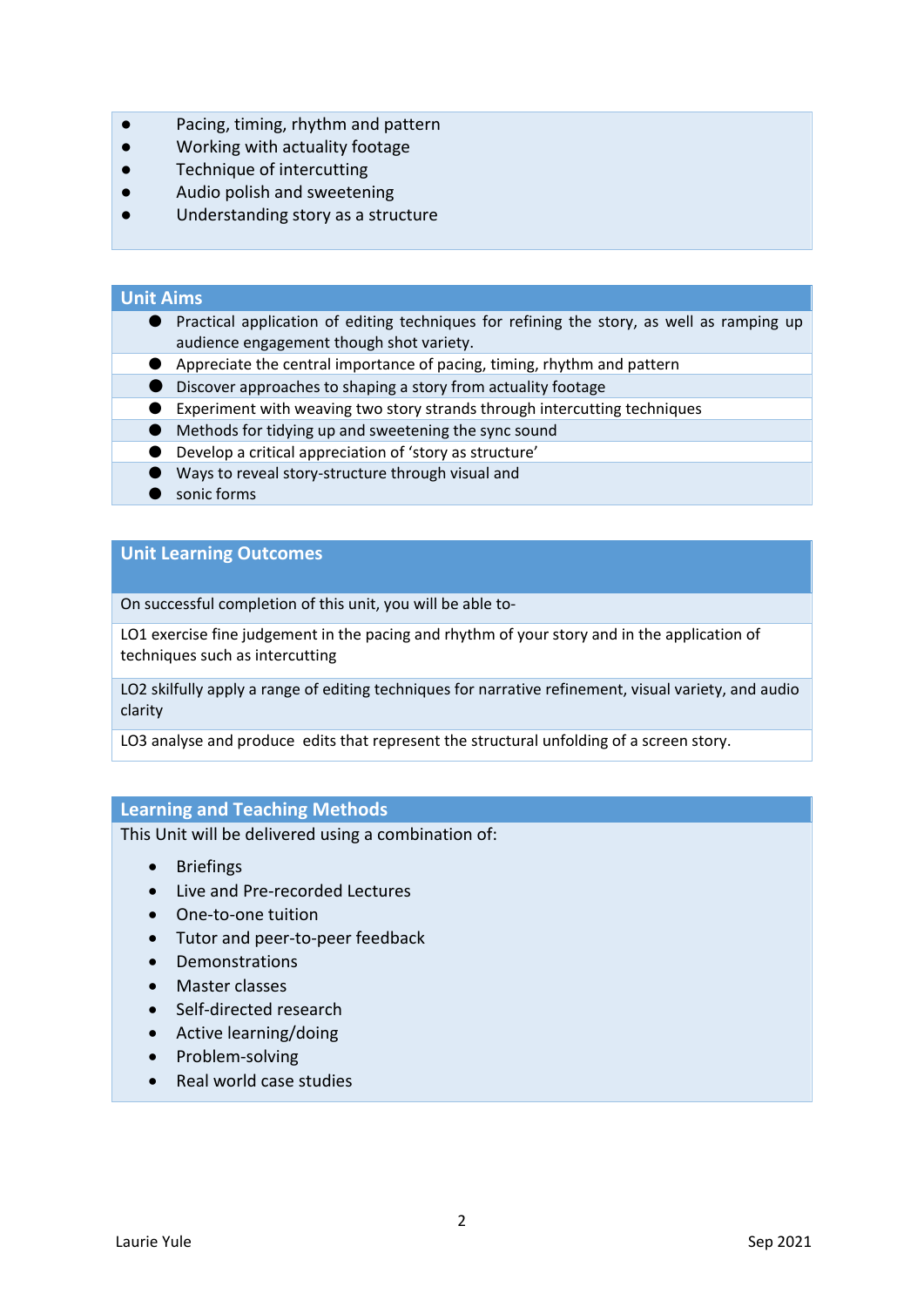# **Assessment methods and tasks**

Assessment for this unit will conform to LOs and marking criteria and will typically be based on the delivery of:

- Edited work
- Critical reports and logs
- Evidence (ie project screenshots, client correspondence, engagement in developing a community of practice)
- Presentations
- Peer-to-peer feedback

| <b>Assessment tasks</b> | Weighting (%) (one grade or multi-grade |
|-------------------------|-----------------------------------------|
|                         | unit)                                   |
| Project Work            | 100% (all work marked holistically)     |
|                         |                                         |

# **Indicative Assessment Criteria**

- Demonstrate your exercise of fine judgement in the pacing and rhythm of your story and in the use of techniques such as intercutting (LO1)
- Demonstrate skilful application of a range of editing techniques for narrative refinement, visual variety, and audio clarity (LO2)
- Delivery of edits that evidence a sophisticated grasp of narrative structure (LO3)

### **Reading list**

Aronson, Linda. (2010) *The 21st-Century Screenplay: A Comprehensive Guide to Writing Tomorrow's Films*. Los Angeles: Silman-James Press

Chang, Justin. ( 2012) *Film Craft: Editing*, Focal Press, Waltham, Mass.

Crittenden, R. (2006) *Fine Cuts: The Art of European Film Editing*. London. Routledge.

Chandler, Gael. (2012) *Cut by Cut, 2nd Edition: Editing Your Film or Video*. 2nd Revised edition. Studio City, CA: Michael Wiese Productions

Dancyger, D. (2010) *The Technique of Film and Video Editing*. London: Routledge

Duncan, K. (2014). *The Ideas Book: 50 Ways to Generate Ideas Visually*. London: LID Publishing.

Loftin, G. (2019) Writing for the Cut. Los Angeles: Michael Wiese Productions

McKee, Robert. *Story: Substance, Structure, Style and the Principles of Screenwriting*. New York: Regan Books, 1997.

Ondaatje M (2008) *The Conversations - Walter Murch and the Art of Editing Film*. New York: Random House.

Pepperman, R. (2004) The Eye is Quicker: Film Editing: Making a Good Film Better, Michael Wiese Productions.

Propp, V. (2001) *Morphology of the Folk Tale* University of Texas